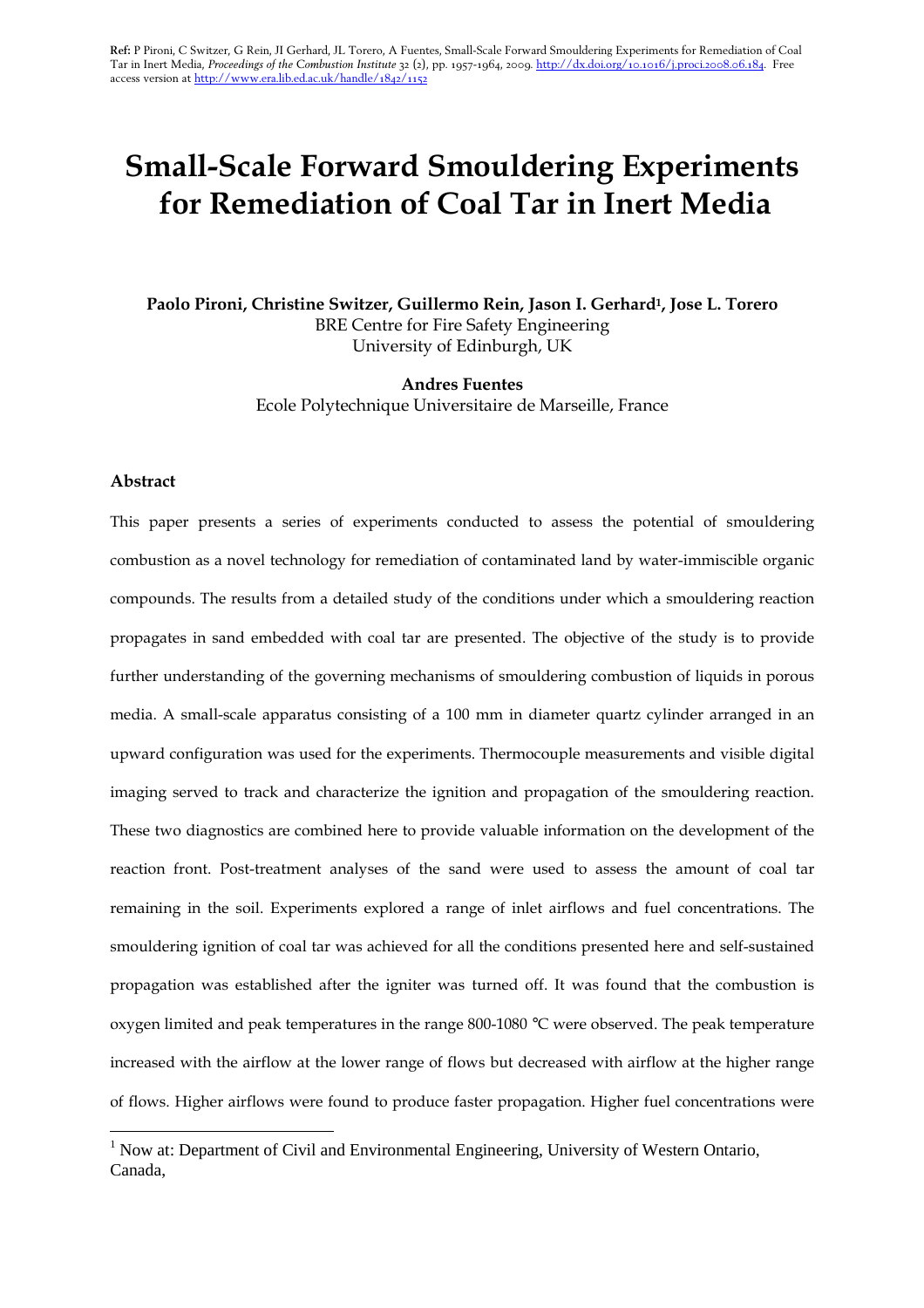found to produce higher peak temperatures and slower propagation. The measured mass removal of coal tar was above 99% for sand obtained from the core and 98% for sand in the periphery of the apparatus.

Keywords: NAPL; technology; clean-up; soil; smoldering

## 1. Introduction

Nonaqueous phase liquids (NAPLs) are a class of organic compounds with a long history of extensive use in industrial processes. As the result of inappropriate disposal practices, NAPLs are now among the most frequently occurring contaminants detected in the subsurface throughout the industrialized world [1]. Most of these contaminants are toxic to humans and the environment in high, acute doses and may be irritants and suspected carcinogens at low, chronic doses. Standard handling and disposal procedures resulted in widespread releases of these chemicals into the environment, creating persistent, long-term sources of groundwater contamination. Existing in soil pores as a separate liquid phase, NAPL dissolve in groundwater in amounts high enough to render it unfit for consumption, but low enough such that its lifespan can be on the order of centuries [2]. Remediation of NAPL-contaminated soil in a cost effective and robust manner remains a significant challenge.

A proposed NAPL remediation approach is destruction by combustion. Many common NAPLs, such as trichloroethylene, petrochemicals or coal tar have heats of combustion in excess of other wastes that are successfully burnt in other industries (e.g. biomass energy, waste incineration). Such industries typically employ flaming combustion to release the heat from the waste and often require additional fuel to sustain the burning process. However, a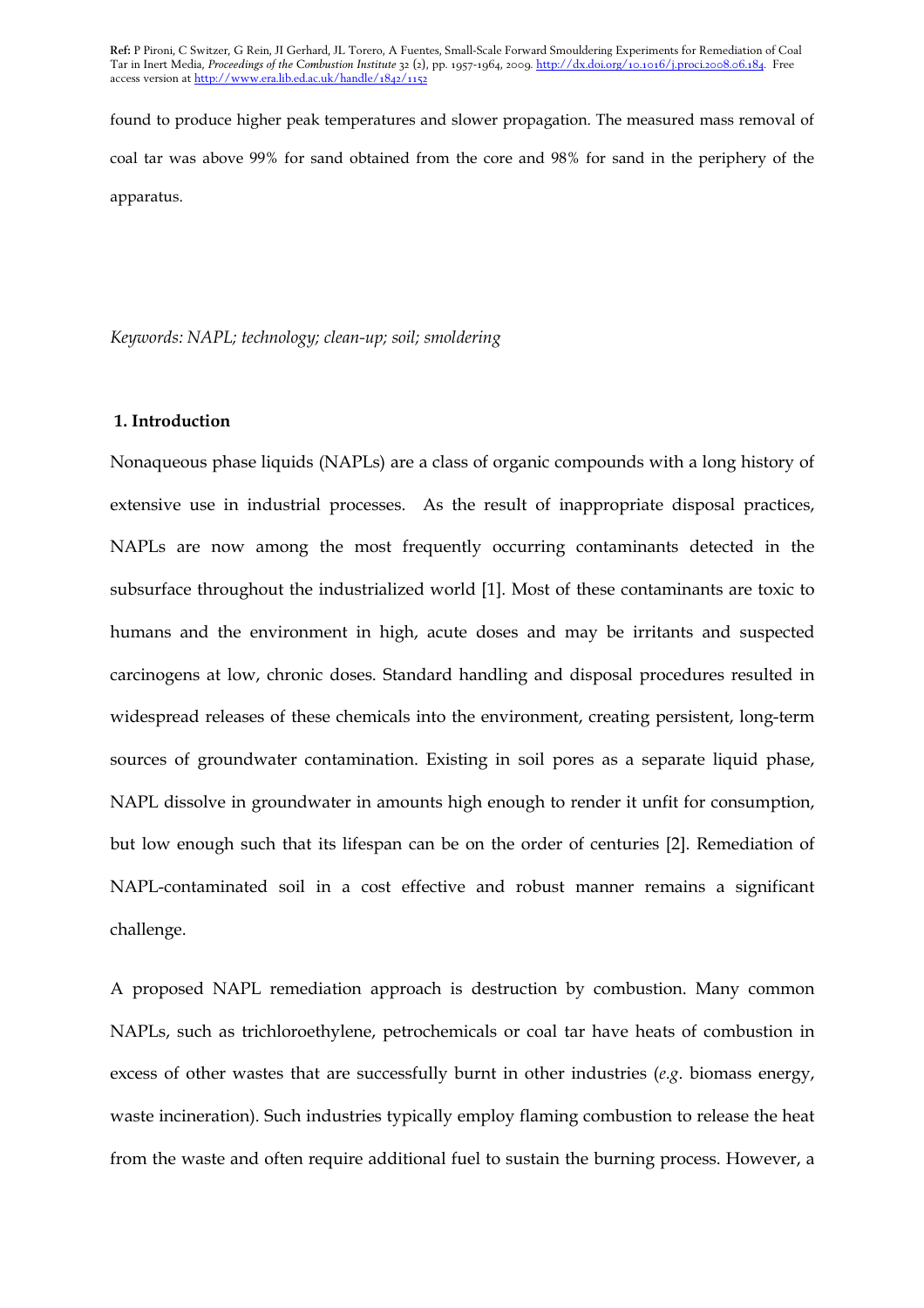flame cannot be sustained within the porous media that comprises the subsurface and thus is not a viable technique for soil remediation. Prior to the results of these experiments, the authors hypothesized that smouldering combustion of the organic liquid within the porous matrix can be sustained and propagate, resulting in NAPL destruction and some level of soil remediation.

Little work on smouldering combustion exists and this application has, to the knowledge of the authors, never been explored. Prior to the potential implementation of this new approach, a detailed understanding of the mechanisms controlling ignition and propagation of smouldering of organic liquids embedded in a porous medium is required. This paper presents an initial suite of bench-top experiments that describe the conditions under which a smouldering reaction will propagate in soil embedded with a NAPL. These experiments serve to characterize the reaction and to establish the conditions leading to ignition and propagation that will enable its assessment as a viable remediation technique. A sample fuel, coal tar, has been selected for this paper because it is relatively amenable to ignition and the smouldering reaction is strong (i.e., can be directed away from extinction conditions). This fuel is one of many NAPLs that have been successfully ignited as part of the investigation of the burning conditions for other fuels, whose results are reported elsewhere [3].

Coal tar is a dark-colour NAPL that is typically 1.1 times denser and 160 times more viscous than water at ambient temperatures. It is a by-product of the carbonization of coal to produce coke and/or natural gas and does not occur naturally. Coal tar contains a large number of polycyclic aromatic hydrocarbons (PAHs), phenols, heterocyclic oxygen, sulphur, and nitrogen compounds and is considered carcinogenic to humans. Subsurface contamination with coal tar exists today as a result of uncontrolled disposal of process residuals at former manufactured gas plants, which were situated in most towns and cities in the industrialized world during the late 19<sup>th</sup> and early 20<sup>th</sup> centuries. There are more than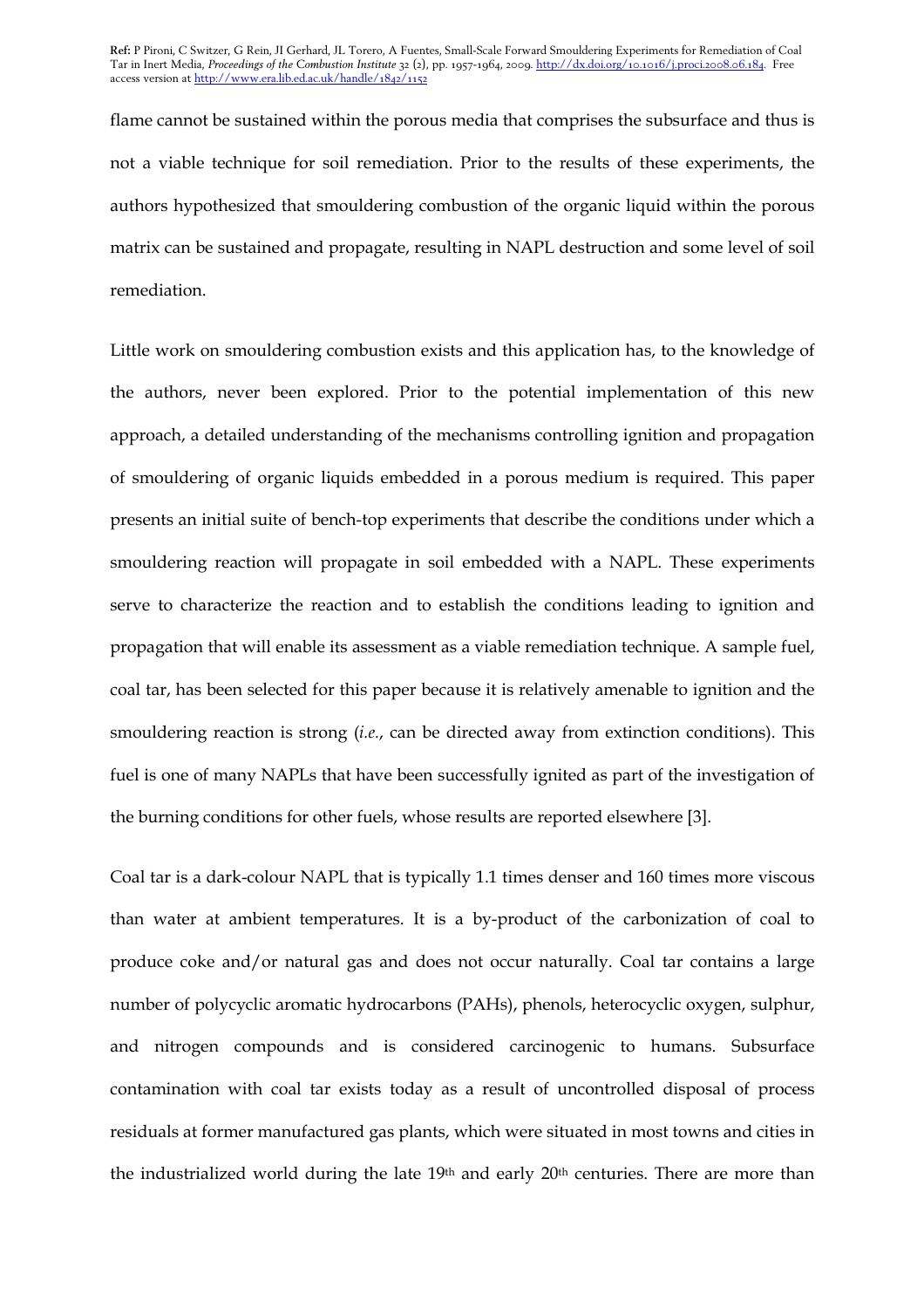1,000 coal-tar contaminated sites catalogued in the United States alone [4]. Conventional remediation methods, such as direct extraction via pumping or groundwater pump-andtreat, have been demonstrated as unable to effectively restore these sites [1].

This paper presents a series of small-scale experiments conducted on sand containing coal tar to assess the potential of smouldering combustion as a novel technology for remediation of contaminated land by water-immiscible organic compounds.

## 2. Smouldering in Porous Media

Flaming combustion in inert porous media has been studied extensively as a mechanism to control heat losses from combustion reactions and thus allow the burning of low calorific output fuels or very lean mixtures [5]. The enabling factor is the effective retention of heat by the inert porous matrix but its most significant limitation is the need for the fuel to be in the gas phase; thus flaming this is not a viable technique for soil remediation and it will not be further discussed here.

An alternative process occurring in porous media and benefiting from the same advantageous heat transfer is smouldering combustion. Smouldering combustion is the flameless burning of a condensed fuel that derives heat from surface oxidation reactions [6]. It generally burns through a wide range of temperatures, is oxygen deficient, spreads slowly and can infiltrate deep into a porous domain. It involves processes related to fluid flow, heat transfer and heterogeneous chemical reactions. In general, a smouldering fuel consists of an aggregate and permeable medium formed by particulates, grains, fibres or a porous matrix. These aggregate fuel elements provide (i) a large surface area per unit volume that enhance surface reactions, (ii) thermal insulation that reduces heat losses, and (iii) permeability to oxygen transport to the reaction sites by convection and diffusion.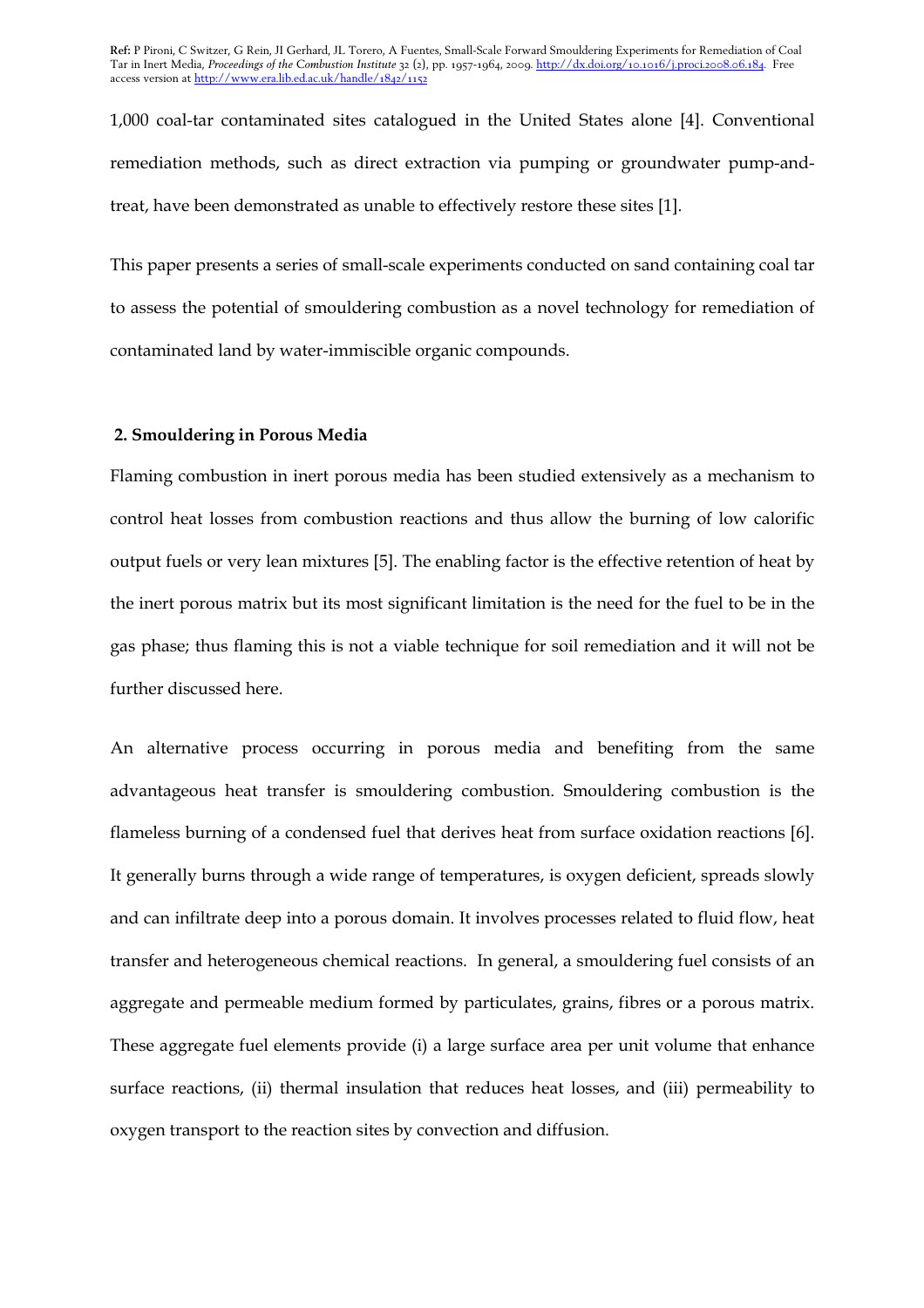Smouldering combustion of solid fuels has been the focus of fundamental research and its characteristics have been studied mostly in fire safety and material synthesis. Material synthesis studies have been reviewed by Merzanov & Khaikin [7] and fire safety researches refer mostly to polyurethane foam [8,9] and cellulose [6]. Studies on incineration processes involving smouldering are unusual; the best known are Salganskii [10] and Vantelon et al. [11].

The smouldering of liquid fuels embedded in an inert porous matrix is also possible. There are two examples of this in the literature. Well known in fire safety engineering are lagging fires, which are fires initiated inside insulating materials (the porous medium) soaked in oils and other self-igniting liquids [12]. In addition, in the petroleum industry, smouldering fronts are purposely initiated in deep underground reservoirs to drive a fraction of the oil towards the extraction port to enhance recovery (e.g., [13]). There is very little work published on the mechanisms governing the smouldering of liquids.

Once ignition occurs, the smoulder reaction advances gradually through the material. The net heat released by the reactions is partially transferred by conduction, convection and radiation ahead of the reaction and partially lost to the environment. The oxidizer is transported to the reaction zone by diffusion and convection, in turn feeding the oxidation reactions. It is well established that for most materials and typical conditions, the two limiting factors in smouldering propagation are the oxidizer flux to, and the heat losses from, the reaction zone [6,8,9]. Smouldering combustion can propagate in two distinctive modes, forward and opposed, depending on the relative direction of the oxidizer flow. Forward propagation, the mode employed in this study, is the most energy efficient mode of propagation since in this configuration the oxidizer flows through the reaction and the energy is used to preheat the fuel and porous matrix ahead of the reaction front [6,7].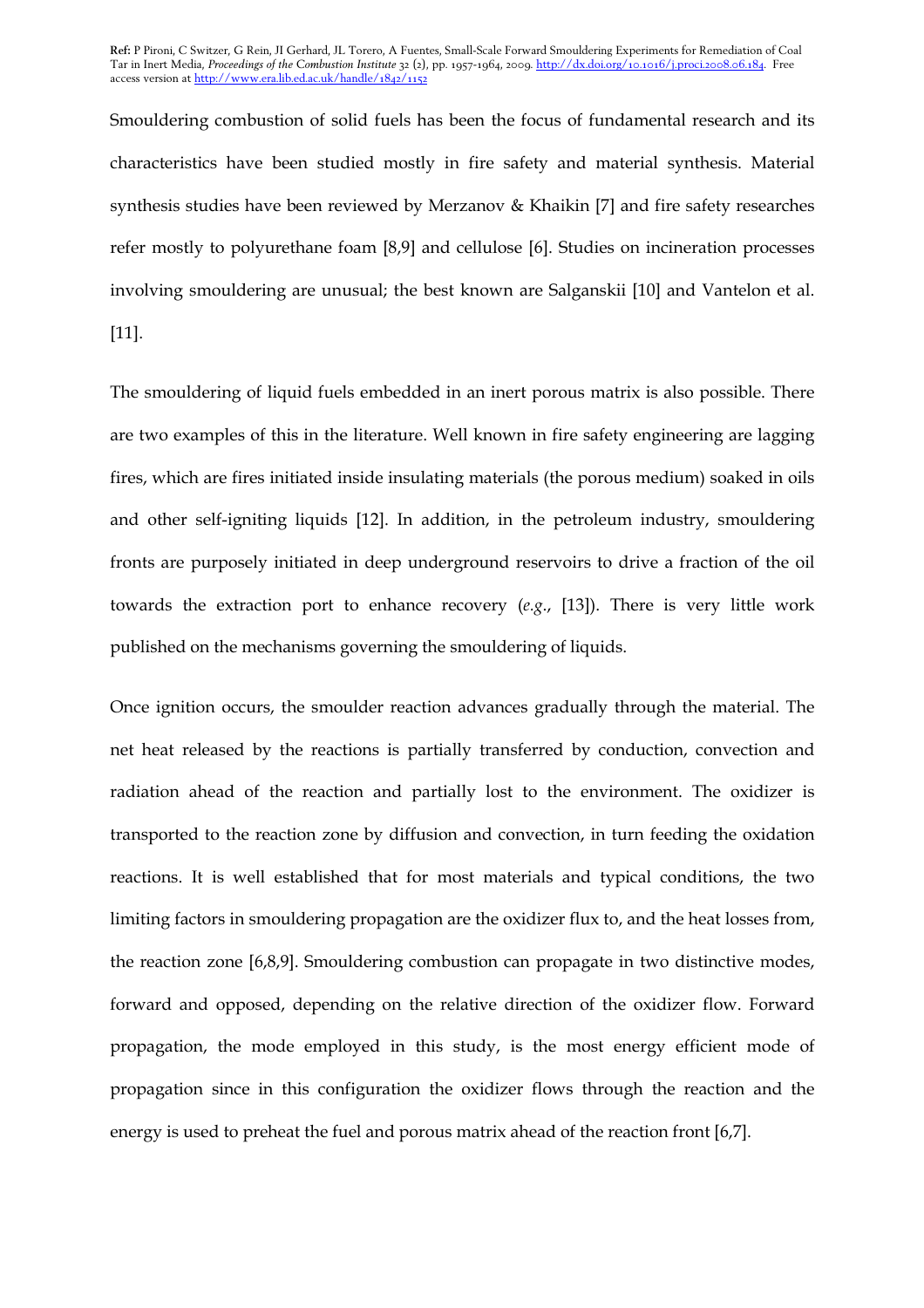# 3. Experimental Setup

For this set of experiments, a sample holder 100 mm in diameter was identified as large enough to sustain smouldering but small enough to allow for a time-efficient exploration of the phenomena. The reaction front is started by an igniter and the propagation is aided by a forced flow of air.

Figure 1 presents a schematic diagram of the experimental apparatus. Upward smouldering combustion tests were carried out in a 1L quartz glass cylindrical beaker 100 mm in diameter and 175 mm in height. Commercial grade fresh coal tar was employed (Alfa Aesar, Heysham, UK) exhibiting a density of 1.2 kg/L at room temperature. The inert sand (Leighton Buzzard 8/16 sand, WBB Minerals, UK) is characterized by a bulk density of 1.7 kg/L, porosity of 0.40 after packing, and grain diameters of 1-2 mm. The fuel/sand mixture was prepared by mixing coal tar and sand in a mass ratio corresponding to the desired NAPL saturation (where NAPL saturation is defined as the volume fraction of pore space occupied by NAPL). The base case NAPL saturation was 25%, corresponding to 0.12 kg coal tar per L sand.



Figure 1. Schematic of the experimental apparatus in cross-section.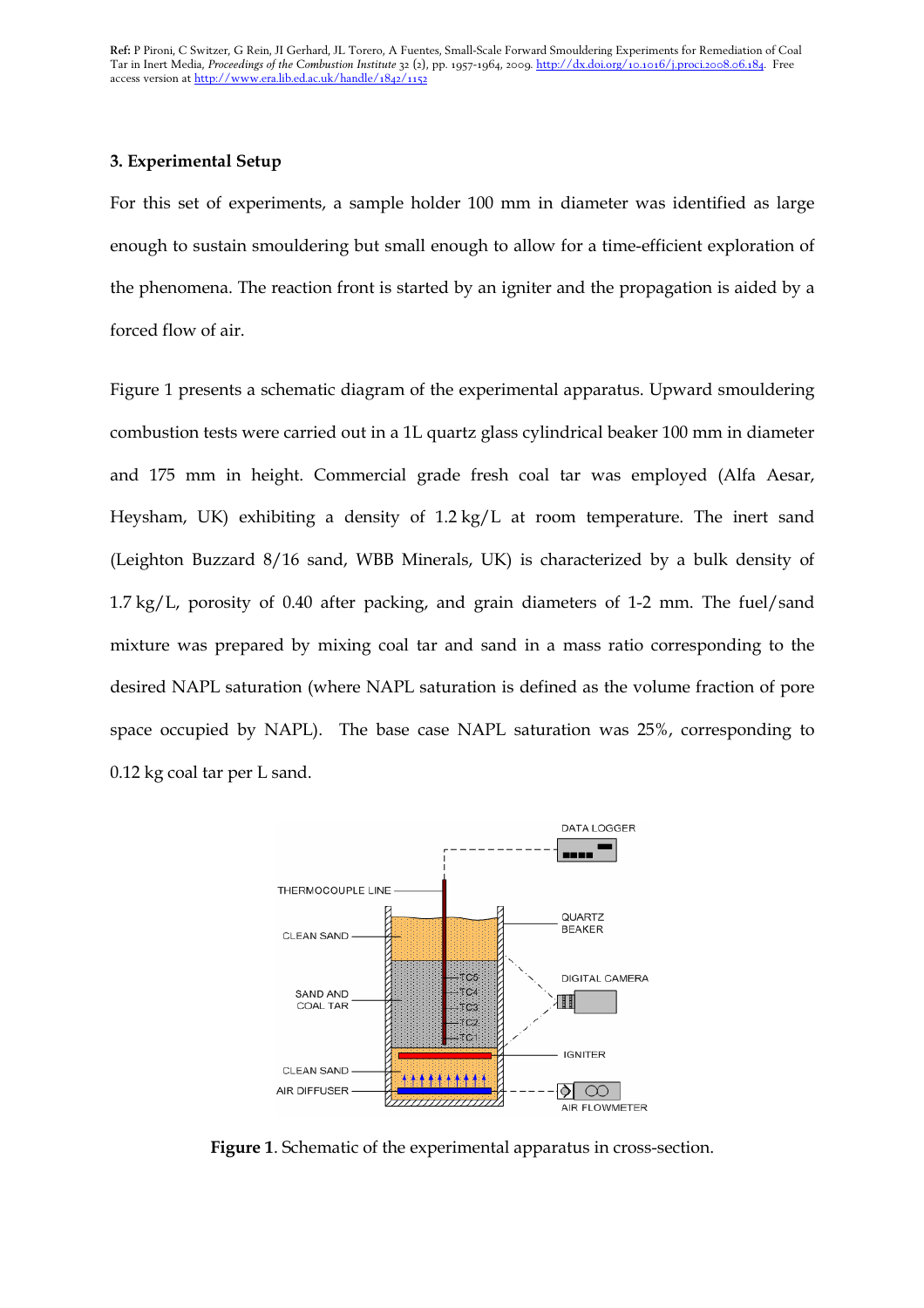Each sample was prepared in layers (see Figure 1). A layer of clean sand was placed at the bottom of the beaker up to a height of 40 mm. Then the air diffuser was installed, which consisted of a 70 mm diameter bronze porous disc, brazed to a structural support. Additional sand was used to bury the air diffuser by a few millimetres. Emplaced next was the igniter, a 3.25 mm square cross section x 762 mm length inconel cable heater (240 V, 450 W, Watlow Ltd, UK) formed into a flat spiral of 80 mm maximum external diameter. Then a 60 mm layer of the coal tar/sand mixture at the desired saturation was added. A final 30 mm layer of clean sand was emplaced at the top of the sample and in contact with the free surface. The igniter was placed at the bottom and upward propagation was chosen because buoyancy favours forward propagation. For this initial study it was chosen to explore the dependence of the process on the two dominant variables, oxidant injection rate and fuel content. Experiments were therefore conducted at different air fluxes fixing the fuel saturation, and at different NAPL saturation levels fixing the air flux. The values of the inlet air flux were calculated by referring the measured volumetric flow rate to atmospheric pressure and dividing it by the horizontal cross-sectional area of the beaker.

Five 1.5 mm x 0.5 m inconel sheath Type K thermocouples were driven into the sand pack, with their junctions located on the beaker axis, at approximately 10 mm intervals above the cable heater. The thermocouples were connected to a data acquisition system (Multifunction Switch/Measure Unit 34980A, Agilent Technologies). Digital visual images of the process were taken every 10 s using a CCD monochrome camera (Axis 206M Megapixel Network Camera) at a 640x480 dpi resolution.

The experimental system was preheated to a starting temperature of approximately  $400 \degree C$ , measured at the location of the lowest thermocouple (TC1). This starting temperature was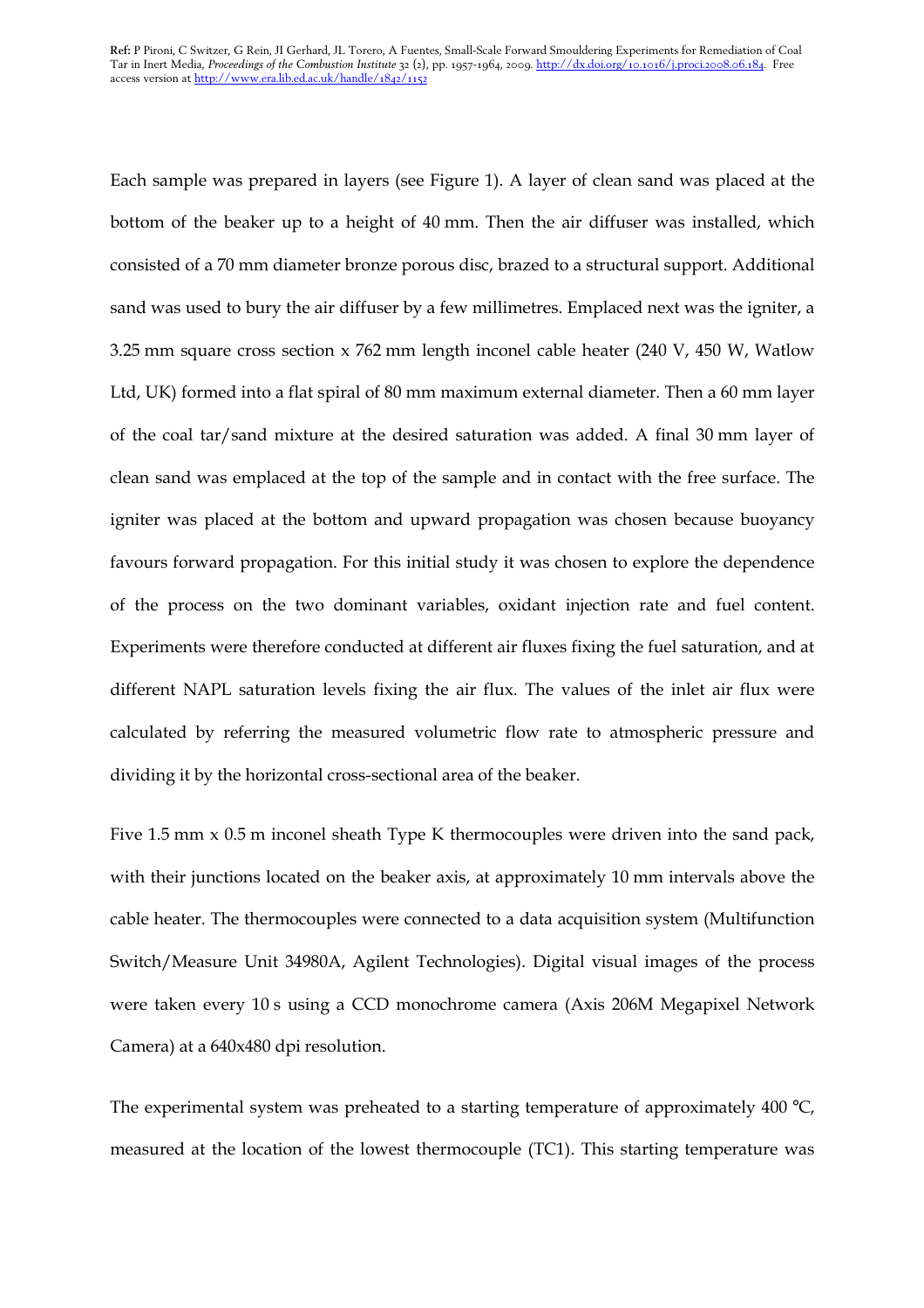determined from previous testing as the minimum temperature that ensures sample ignition in the selected inlet airflow range. Preheating required 1 h on average and was carried out by supplying the igniter with progressively increasing power so as to maintain approximately constant the rate of temperature rise at TC1. The maximum power used for these experiments was approximately 320 W, which corresponds to a heat flux of 41 kW/m2 over the cross-sectional area of the beaker. A low air flux of 0.6 cm/s was maintained during the preheating period to prevent clogging of the air diffuser or the sand pack. Once the starting temperature was achieved, the air flux was increased instantly to the predetermined level and maintained until the end of the experiment. The igniter was turned off when the temperature measured by the thermocouple TC2 began to decrease with time (i.e., postpeak). This preheating and ignition protocol is analogous to that used in [8, 9] to study the smouldering of polyurethane foam, but adapted to the new fuel characteristics.

The rate of smoulder propagation was obtained using two independent experimental measurements: temperature histories and digital images. Based on temperature histories, the smouldering velocity was calculated from the time lapse of the front arrival at two consecutive thermocouples and the known separation distance. The time of arrival of the reaction front at a certain thermocouple location in the centre of the sand pack is estimated as the average of the times at which the temperature reaches three predetermined values (either 500/600/700 °C or 600/700/800 °C depending on the peak temperature), all of which are above the observed ignition temperature.

In addition, images from the digital camera captured the movement of the glowing part of the smouldering front at the edges of the sample (Fig. 5). The propagation of this visible front was described by processing the images to track the movement of its leading and trailing edges. Image capture and analysis is a diagnostic technique commonly used in the study of smouldering reactions in material synthesis and filtering combustion [7]. The combined use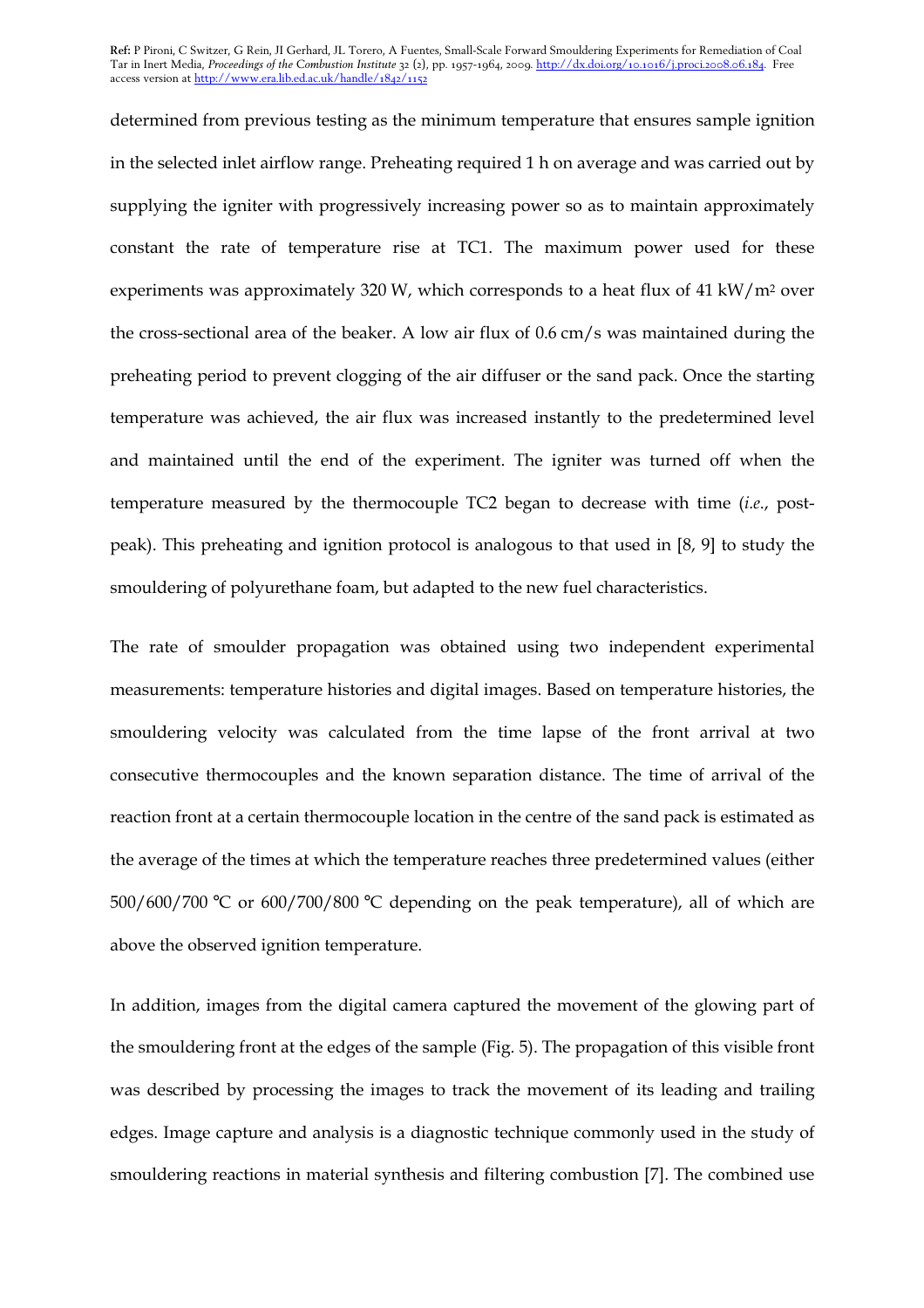of digital imaging and invasive thermocouple probing is a distinctive characteristic of these experiments, made possible by the strongly reacting coal tar and the unconsolidated, particulate inert media. In other contexts of smoulder research the materials under study are either reacting too weakly to be visually detected (e.g., in fire safety engineering [6, 8, 9]) or not susceptible to invasive data acquisition techniques (e.g., in material synthesis [7]).

During the experiment, the presence of  $CO$  and  $CO<sub>2</sub>$  gases at the free surface in significant amounts was measured as an indicator that a combustion reaction was occurring inside the sand pack. Post-treatment analysis of the samples was conducted to assess contaminant destruction as an indication of the remediation efficacy of the process.

## 4. Experimental Observations and Results

## 4.1. Thermocouple Results Varying Air Flux at Fixed NAPL Saturation

The first set of experiments was conducted at forced air fluxes of 2.29, 4.75, 7.94, and 16.2 cm/s for an initial coal tar saturation of 25%. Characteristic temperature time histories for two of these are presented in Figure 2. Figure 2(b) also indicates the incremental power supplied to the heater during the experiment. The preheating period lasted approximately 50 min and during this period changes in the power supplied resulted in changes of the slope of the temperature-time histories, which are particularly pronounced for the locations closer to the igniter (thermocouples TC1 and TC2). Thermocouple histories of the form presented in Figure 2 are the main diagnostic technique to study smouldering combustion in fire safety engineering [8,9].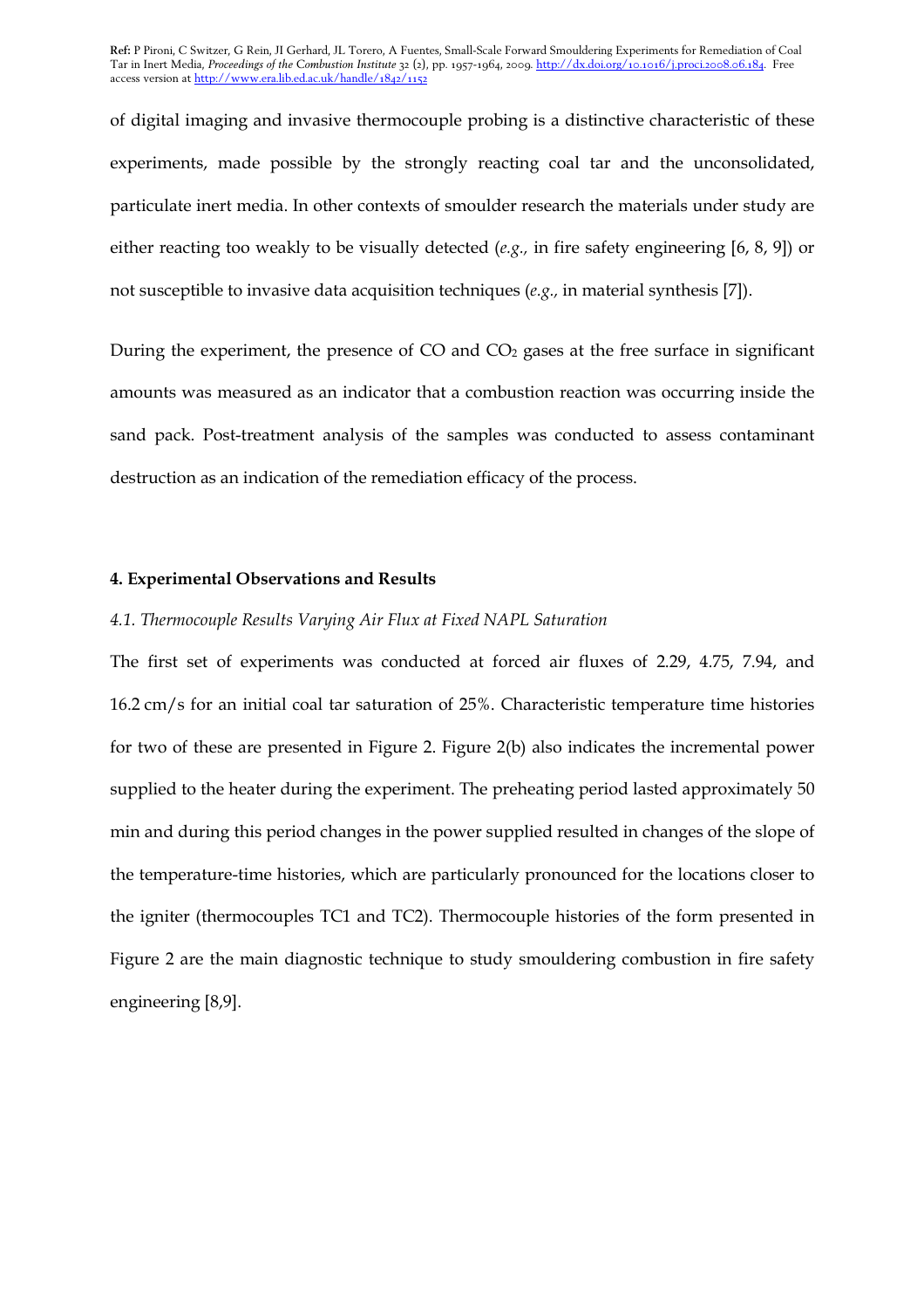

Figure 2.Temperature histories along the sample centre axis for a coal tar saturation of 25% and air flux of (a) 16.2 cm/s and (b) 2.29 cm/s. In (b) the dotted line indicates power supplied to the heater (right hand vertical axis).

Ignition of the fuel is indicated by TC1 (closest to the igniter, see Figure 1), and signalled by the measured rapid temperature increase. This ignition occurred either immediately or only a few minutes after the onset of air injection, but always at temperatures greater than 400 °C, This indicates that the ignition temperature for smouldering coal tar is lower and in the vicinity of 400 °C. The nature of the preheating period was explored in detail (data not shown), during which it was observed that an optimal heating rate was essential to attain ignition.

After a location experiences the rapid heating indicative of the onset of smouldering, the temperature reaches a maximum and then starts decreasing as the reaction passes. A succession of similar temperature peaks at successive locations after the igniter is terminated indicates the self-sustained upward propagation of the reaction away from the ignition zone. In some cases, such as the one presented in Figure 2b, the reaction weakens significantly before reaching the top end of the sample as suggested by the temperature history of TC5, which fails to exceed the temperature of the previous thermocouple.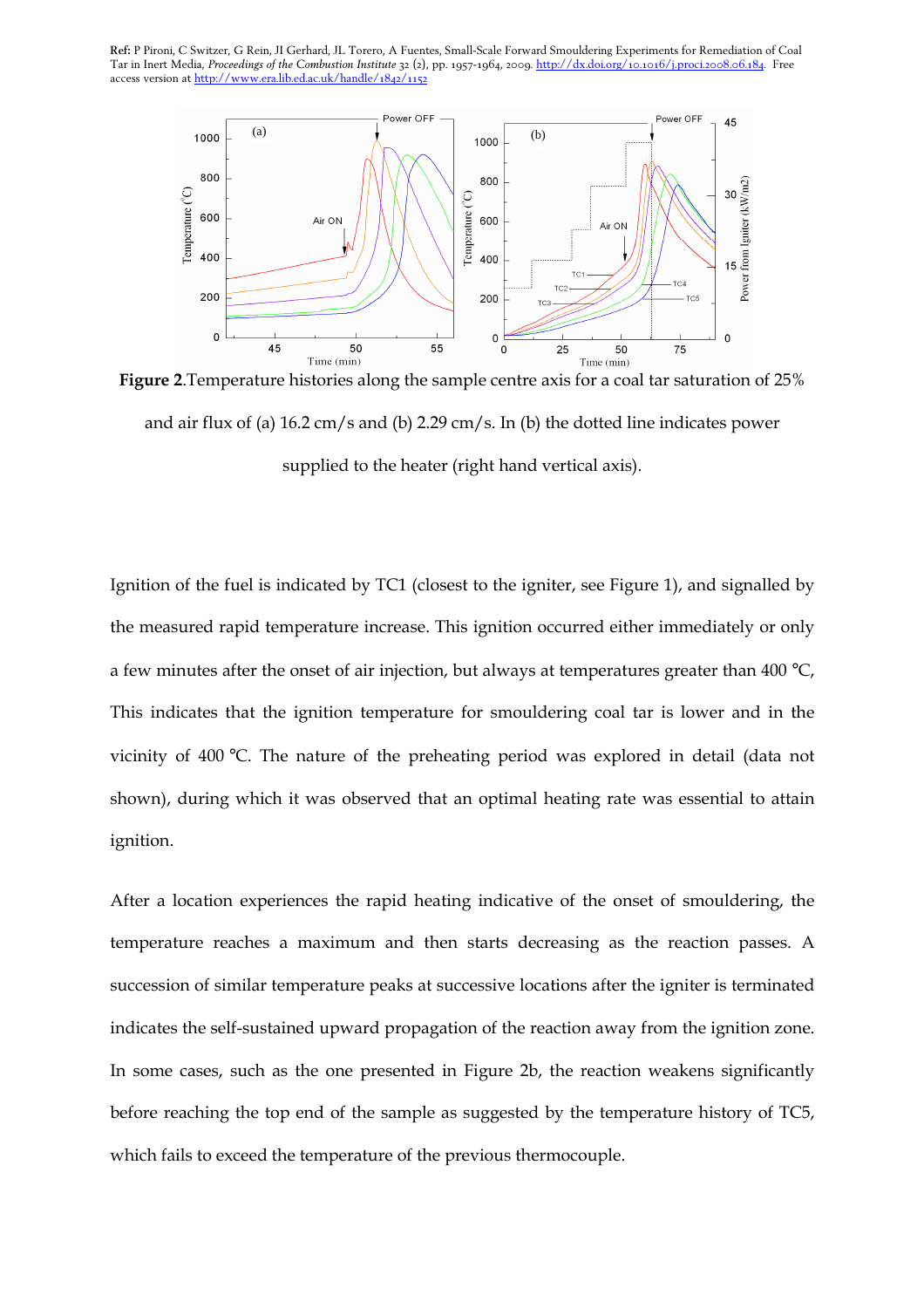The relationship between the average smouldering velocity and the air flux is presented in Figure 3. The results indicate a nearly linear dependence of the propagation velocity with air flux for values above 2.29 cm/s. This trend has been observed before and is typical of oxygen-limited smouldering propagation [8,9]. The variation of the peak smouldering temperature along the sample is presented in Figure 4 for the different air fluxes. Peak temperatures at each location ranging from 789 °C to 1073 °C were observed, with the highest values attained for the 4.75 cm/s air flux experiment. The peak temperatures for 7.94 cm/s and 16.2 cm/s are very similar and any differences observed in Figure 4 are within the measurement uncertainty of these experiments. These results reveal that, within the studied range of air fluxes, higher velocities result in faster propagation but not necessarily in higher temperatures. This is typical of combustion in porous media and is mainly associated to the fine balance between oxygen consumption and heat transfer.



Figure 3. Average smouldering velocity as a function of the air flux.

As indicated by Figure 4, peak temperatures are higher in the middle of the sample and decay towards the top. The observed decay of the peak temperatures in these experiments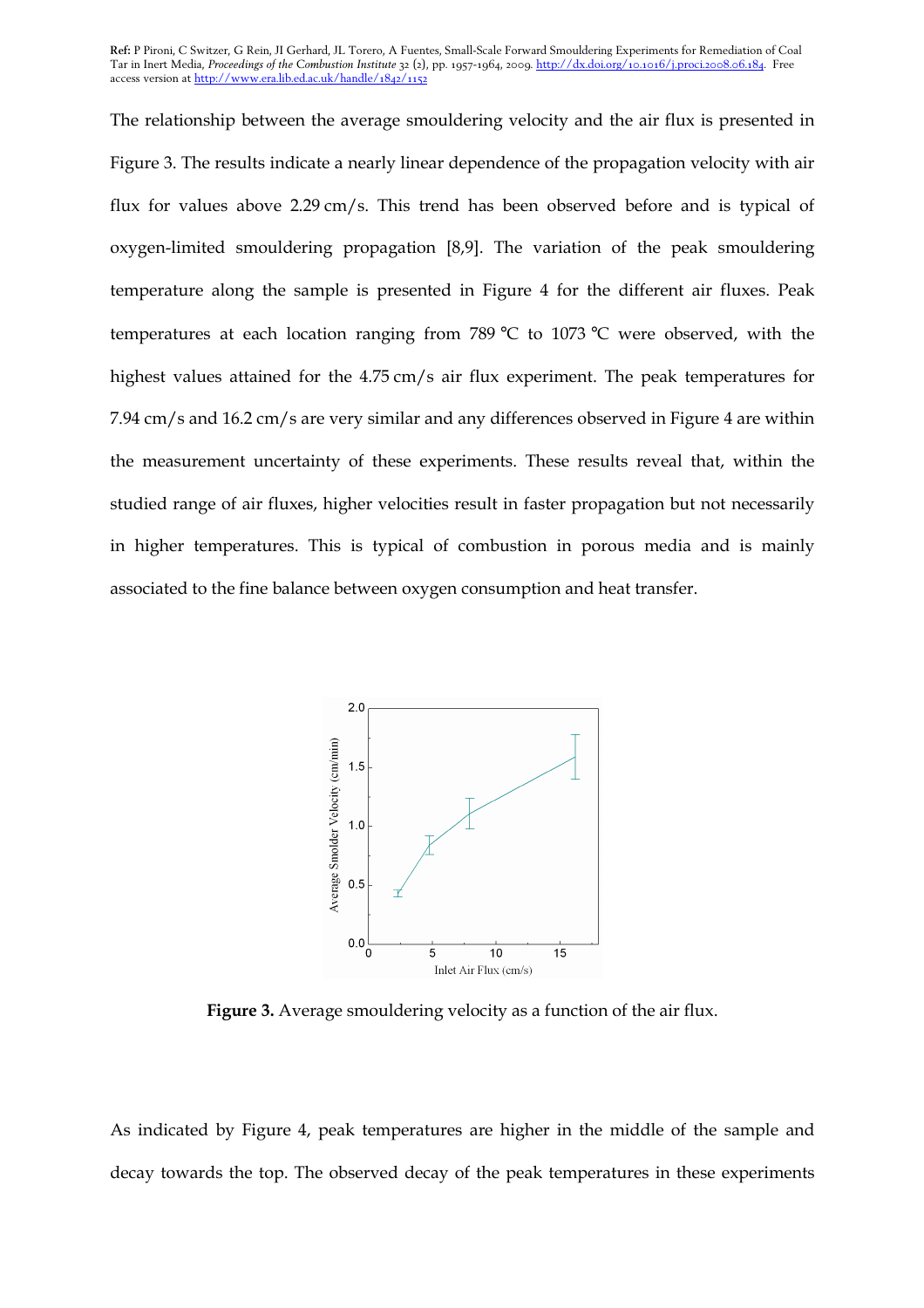may be attributed to the influence of the heat from the igniter. At locations distant from the igniter heat losses have a relatively large effect and hamper smouldering propagation, reducing the peak temperature. It is therefore expected that for some of the weaker smouldering fronts obtained here, results in a taller column may show extinction of the reaction at some further distance from the igniter. Figure 4 suggests that only for the 2.29 cm/s air flux the reaction approaches extinction conditions as it reaches the end of the sample. This is consistent with the break-up of the linear dependence of the propagation velocity with air flux at lower values presented in Figure 3. It is important to note that, in such systems, the relative significance of heat losses decreases as the diameter of the sample increases; thus a stronger smouldering process is expected as the sample is scaled-up. A more detailed analysis of the effect of heat losses and sample size in smouldering processes is presented in [9].



Figure 4. Variation of the smouldering reaction maximum temperature along the sample for several air fluxes.

## 4.2. The Influence of Fuel Saturation

The second set of experiments varied the fuel saturation of the sand. The amount of coal tar mixed into the soil for each case was 0.048 kg/L (10% NAPL saturation), 0.12 kg/L (25%)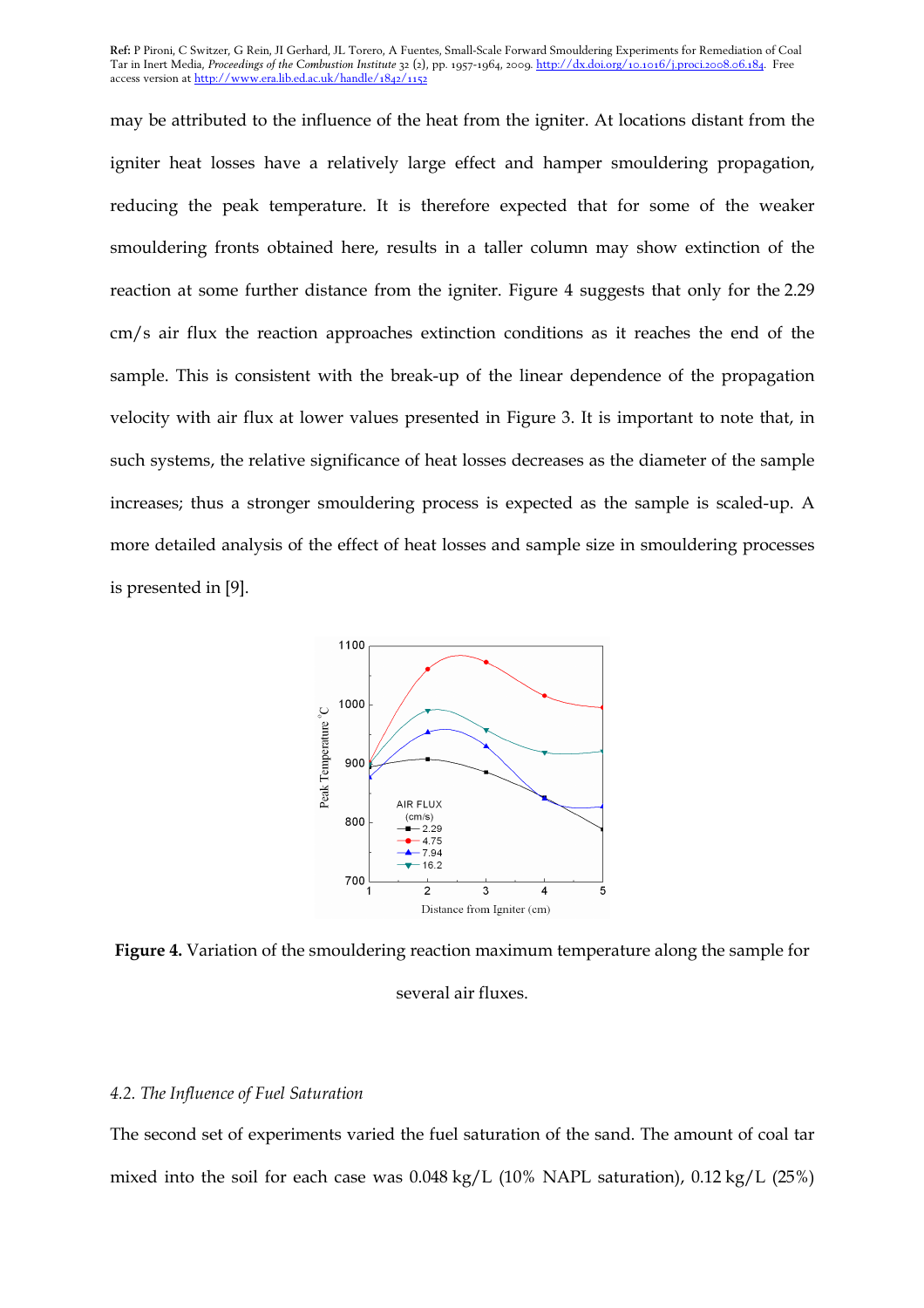and 0.24 kg/L (50%). The inlet air flux was maintained at 4.75 cm/s. The propagation velocities and peak temperatures for these experiments are presented in Table 1.These results indicate that as the saturation increases the smoulder velocity decreases in a roughly linear fashion, which confirms that for this saturation range and air flux the reaction is oxygen limited. The results also indicate that the peak temperature increases with saturation. However, the temperature increment is much more pronounced when saturation is increased from 10% to 25% than from 25% to 50%; in other words, the temperature does not depend linearly on saturation above 25% but seems to approach an asymptotic value.

Table 1. Dependence of Forward Smouldering on Fuel Saturation.

| Saturation                                                        | $10\%$ | 25%  | $50\%$ |
|-------------------------------------------------------------------|--------|------|--------|
| Average smoulder velocity<br>$\frac{\text{(cm/min)}}{\text{min}}$ | 0.94   | 0.84 | 0.61   |
| Average peak temperature $(^{\circ}C)$                            | 784    | 1010 | 1045   |

4.3 Comparison with Results from Digital Imaging

Figure 5 presents a sequence of images corresponding to an experiment at an air flux of 16.2 cm/s and a coal tar saturation of 25%. Similar observations could be made for other conditions. The images were chosen for temporal coincidence with the leading edge of the visible front reaching TC1 (Figure 5a), TC2 (Figure 5b), TC4 (Figure 5c) and TC5 (Figure 5d). Images from the outside of the beaker can only capture the visible phenomena taking place within a layer near the edge of the sample. Thus they do not provide a direct indication of the smouldering reaction in the core of the sample. However, they provide a qualitative description of the propagation process.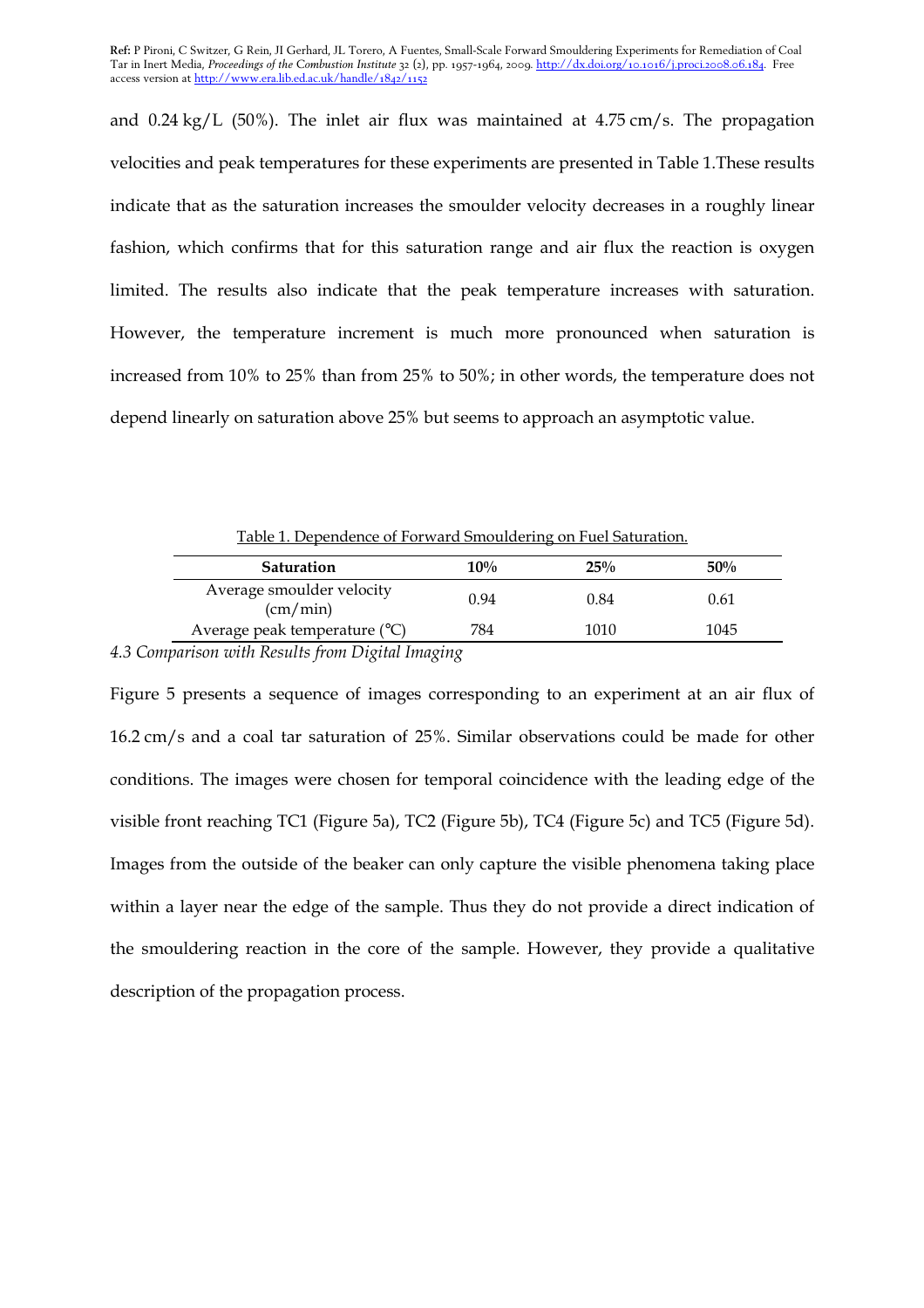

Figure 5. Series images showing the onset and propagation of the visible front for an air flux of 16.2 cm/s and a coal tar saturation of 25%. Numbers indicate the position of the thermocouples and the distance in cm from the igniter (IG). Times are in minutes; note that ignition initiates at t=50.0 min.

Figure 6 compares the propagation of the visible front at the edge with the propagation of the temperature peaks at the core for two experiments, with Figure 6a corresponding to the experiment presented in Figures 2a and 5. Figures 6a and 6b reveal that a good correlation exists between the evolutions of the two fronts, with all curves in each graph exhibiting a similar slope (i.e. spread velocity). Velocities obtained from digital images for the 4.75 cm/s and 16.2 cm/s air flux experiments in Figure 6 are 0.91 cm/min and 1.23 cm/min respectively. These compare well with the velocities of 0.84 cm/min and 1.59 cm/min, respectively, obtained from the thermocouples. The figure illustrates that for the lower air flux the temperature peak coincides well with the leading edge of the visible front, while for the higher air flux the temperature peak precedes the visible front. Since the visible images privilege the edges of the sample, the differences can be indirectly linked to the strength of the reaction through the curvature of the smouldering front. The visible effect of the curvature is to delay the front observed at the walls with respect to the propagation in the centre. At the lower air flux the front curvature would be lower (i.e., the front is flatter) which is indicative of a stronger reaction. This is consistent with the data presented in § 4.1.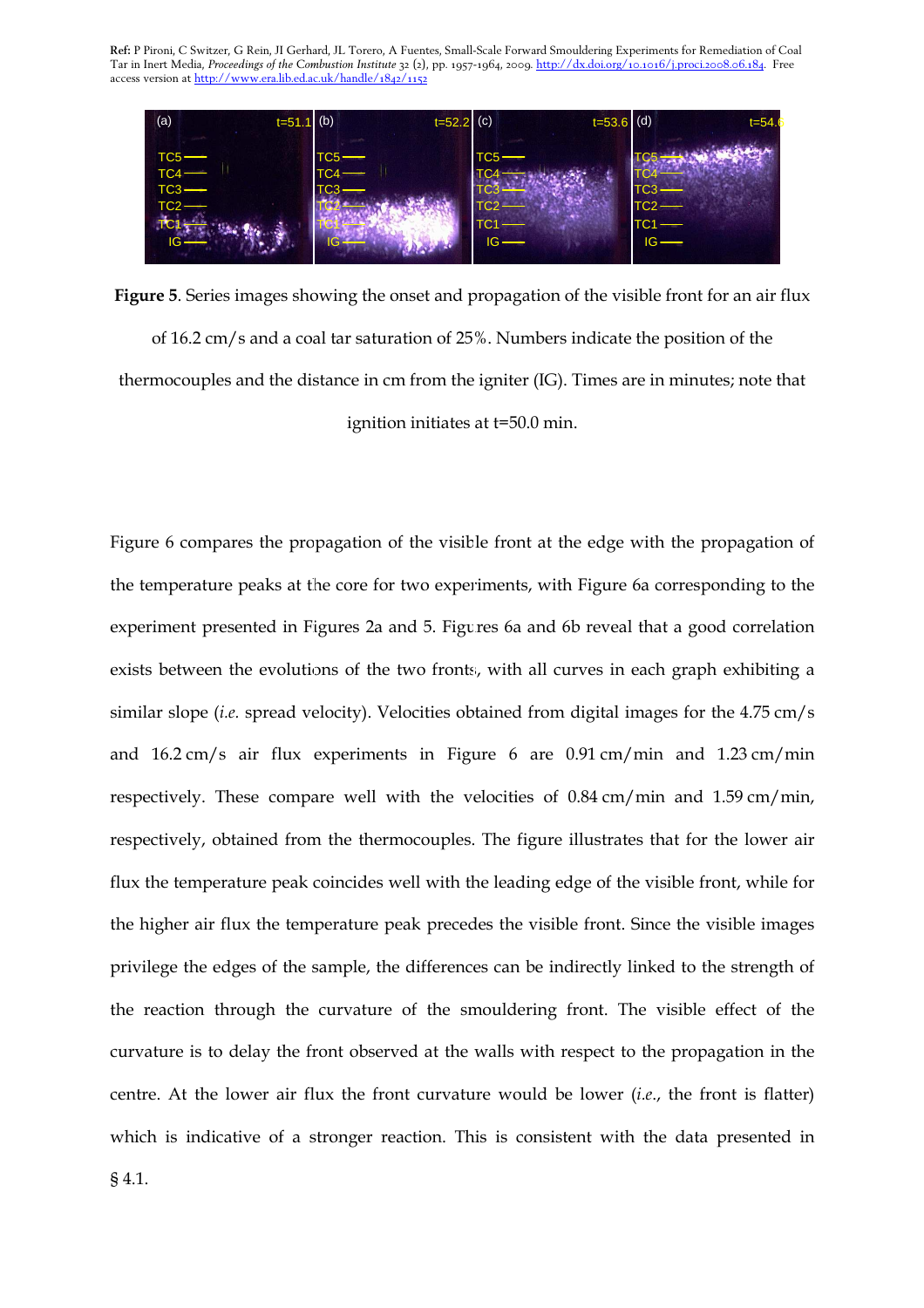

Figure 6. Successive positions of the leading and trailing edges of the front at the apparatus boundary btained from image processing compared with the positions of the temperature

peaks along the centre axis for air fluxes of (a) 16.2 cm/s and (b) 4.75 cm/s.

#### 4.4 Post-treatment Analysis of the Sample

After each experiment the sand was excavated and the degree of remaining contamination was first visually estimated. As an illustrative example, sand resulting from one of the experiments is showed in Figure 7 compared to clean and contaminated sand. For all the experiments where the reaction was ignited no contamination was detected by visual inspection of sand obtained from the core (i.e., central 80 mm diameter) of the apparatus (Fig. 7c). A change of the sand colour to red is observed in the treated core. This is attributable to iron oxidation [14] and indicative of exposure to temperatures in excess of 600 °C. Samples taken from the sand adjacent to the beaker walls revealed the presence of some visible residual contamination (Fig. 7d). This indicates that in the periphery of the sample, heat losses to the external environment caused the quenching of smouldering very close to the wall. Several treated samples were analysed by gravimetric analysis and gas chromatography in order to measure the extent of fuel destruction and removal from the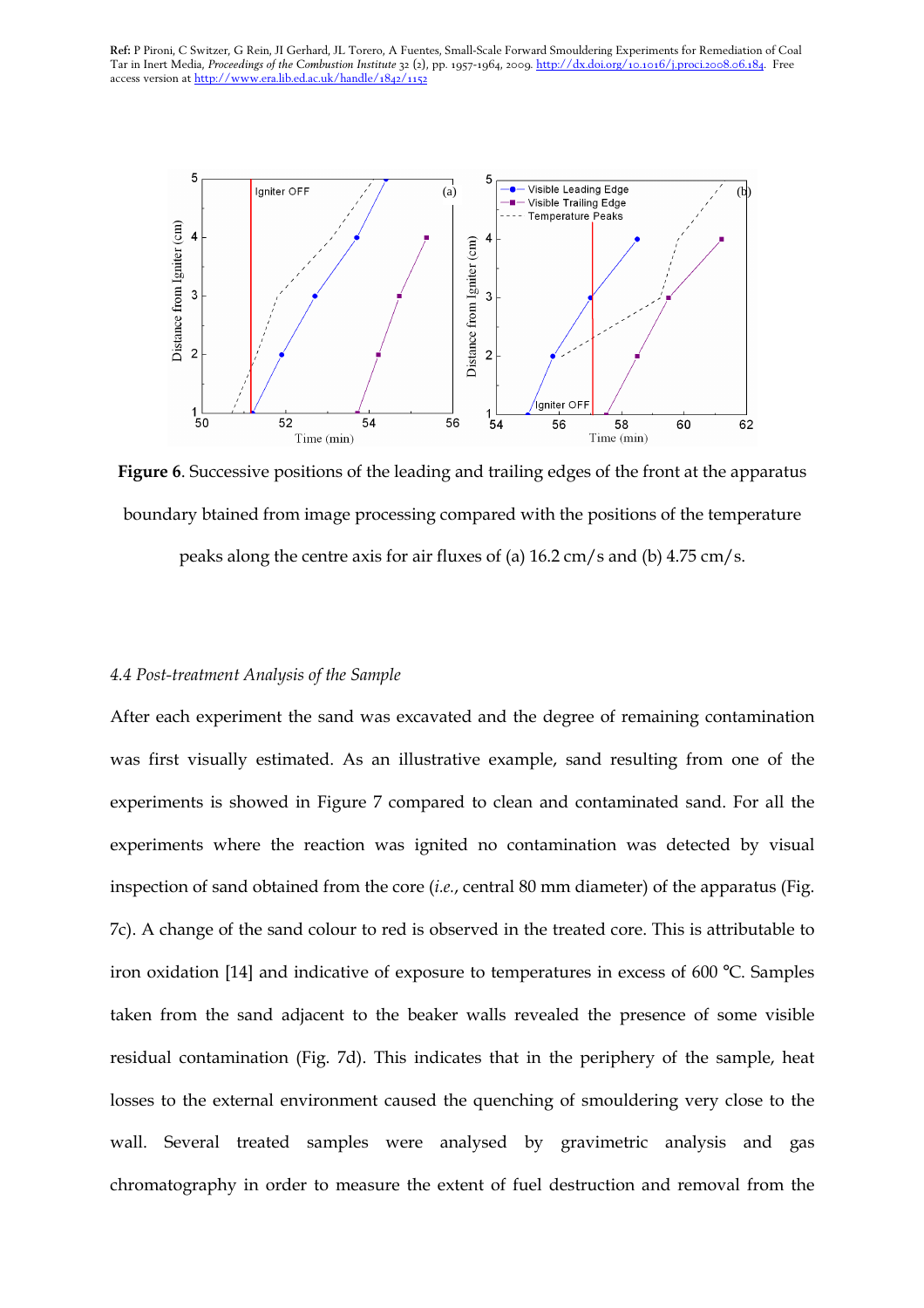soil. Gravimetric analysis on samples following dichloromethane extraction of all organics revealed average mass removals of 99.95% for the 80-mm diameter core and 98% for the periphery. Volatile compounds (e.g., benzene, toluene, ethylbenzene, xylene) were not detected by gas chromatography-mass spectrometry either in the core nor the periphery of the sample.

## 5. Conclusions

A set of small-scale experiments of forward smouldering combustion of liquid coal tar embedded in coarse sand has been conducted for a range of inlet air fluxes and fuel saturations. The progress of the smouldering reaction has been tracked by both thermocouple measurements and visual digital imaging. The combination of these techniques provides valuable insight into the properties of the combustion front. The process has been characterized in terms of average smouldering velocity and peak temperatures as a function of distance from igniter, air flux and initial fuel saturation.



Figure 7. Comparison between samples of sand before and after the treatment: (a) Clean sand, (b) sand mixed with fresh coal tar, (c) treated sand from the core, and (d) treated sand from the periphery of the apparatus.

Results reveal that for all the conditions presented, ignition of the fuel occurred soon after the onset of air injection and self-sustained propagation was established after the igniter was turned off. Peak temperatures were generally highest in the middle of the sample and, decayed towards the top of the sample, but only for the lowest air flux did this appear to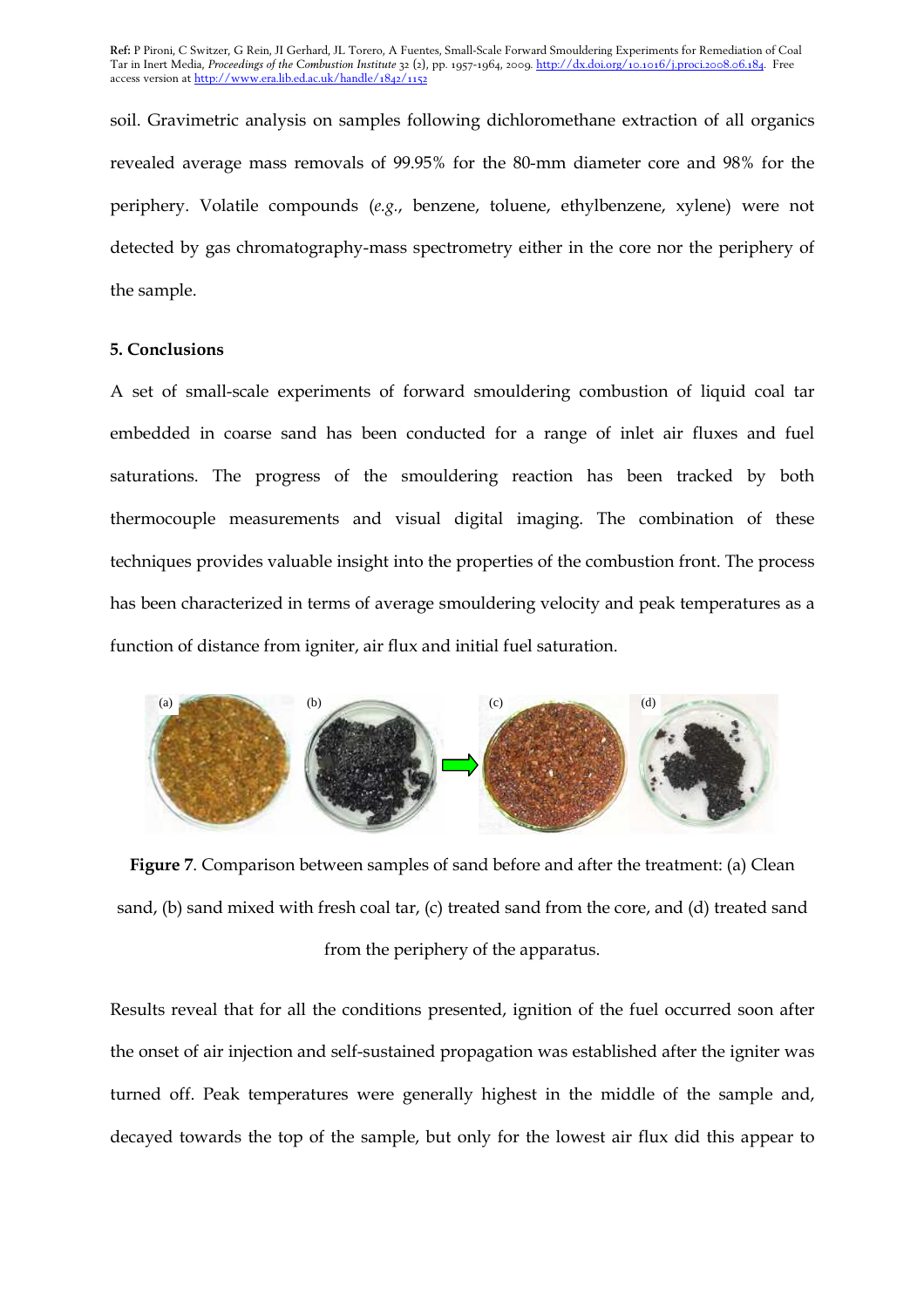result in reaction extinction. The observed temperature decay away from the igniter was attributed to the consequence of igniter-assisted propagation.

Average smoulder velocity shows a nearly linear dependence on the air flux, with a decay of the velocity below the linear trend at low air fluxes. This suggests that, in the range of inlet air fluxes examined, the reaction is oxygen controlled for conditions not approaching extinction. The experiments also show that visual images can be conveniently employed as a detection tool to track the progress of the reaction and that quantitative estimates of the smouldering velocity obtained from images are in good agreement with those produced by thermocouples. Results from tests at varying fuel saturation demonstrate that ignition and self-propagation can be achieved at saturation levels as low as 10 % and show a non-linear dependence of the peak temperature on saturation. Visual inspection and chemical analyses of the sand post-experiments indicate that smouldering combustion significantly the amount of contaminant present in the soil.

These results demonstrate that smouldering combustion is a promising remediation technique for soil contaminated by organic compounds. Prior to implementing this technique in a field trial, further characterization of the reaction dynamics is underway, including the sensitivity to a range of secondary parameters such as soil type and water saturation. Soil type is considered because it is expected that changing grain size and porosity may influence the air distribution in the porous matrix, with possible formation of preferential paths. Water is considered because it represents a significant heat sink, the presence of which is expected to lead to lower reaction temperatures and lower propagation velocities. These and other additional experiments are being conducted at the bench- and field-scales to explore the sensitivity of the remediation process to a suite of in situ and operational parameters.

#### Acknowledgements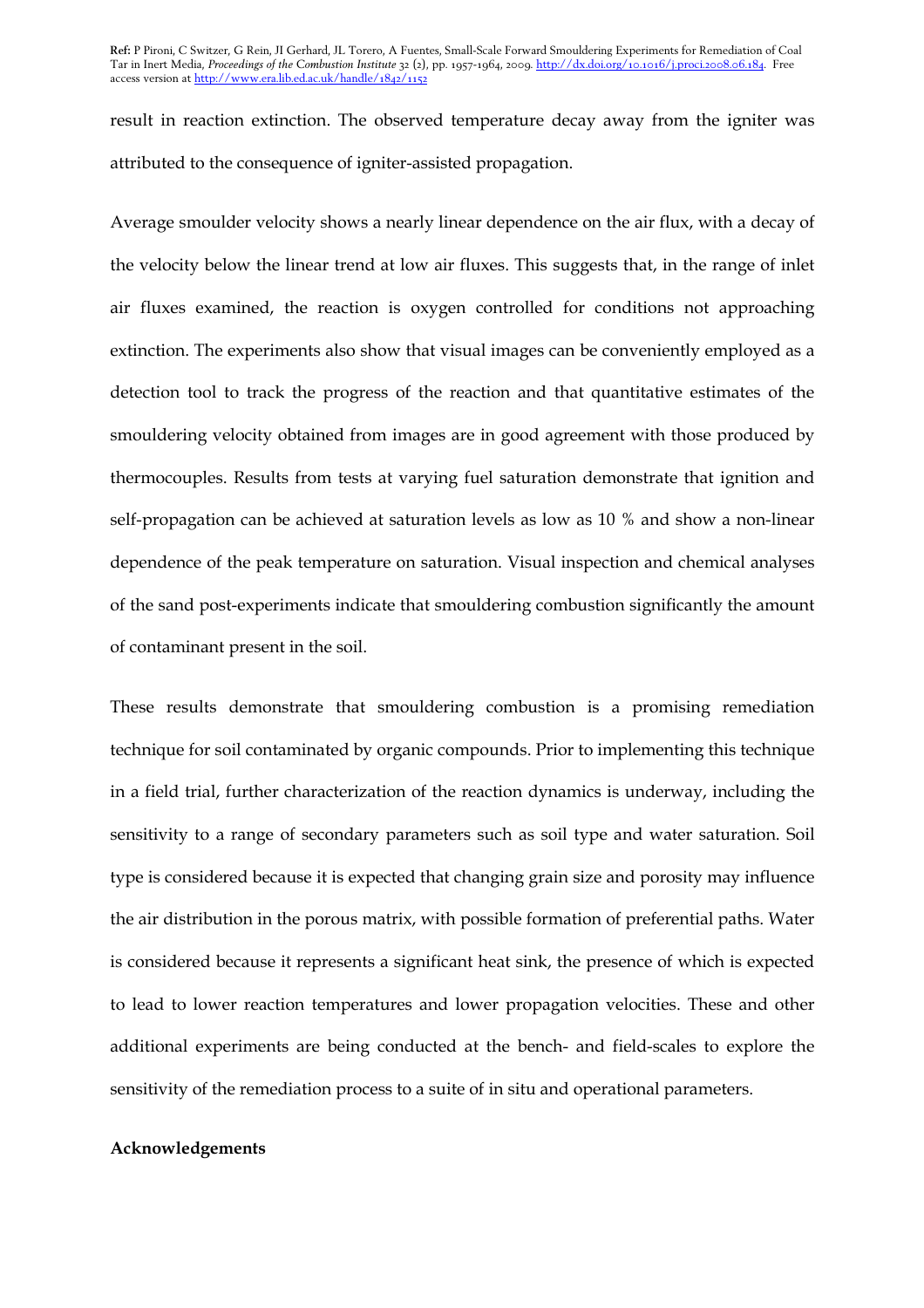This work was supported by Scottish Enterprise and the Engineering and Physical Science Research Council, UK. The authors would like to acknowledge the substantial contribution of Dr. John Jeffrey to the project. The contributions of David Hedges and Wendy Hanson are also acknowledged. A patent application has been filed for this technology.

# References

- 1. J.F. Pankow and J.A. Cherry, Dense chlorinated solvents and other DNAPLs in ground water, Waterloo Press, Portland, Oregon, 1996.
- 2. J.W. Mercer, R.M. Cohen, Journal of Contaminant Hydrology 6 (2) (1995) 107-164.
- 3. J.I. Gerhard, J.L. Torero, C. Switzer, P. Pironi, and G. Rein, In Situ Smouldering Combustion: A Novel Technique for Remediating NAPL Source Zones, Eos Transactions American Geophysical Union 87 (52) (2006), H24A-01 invited talk.
- 4. D.G. Brown, L. Gupta, T. Kim, H.K. Moo-Young, A.J. Coleman, Chemosphere 65 (2006) 1562–1569
- 5. J.R. Howell, M.J. Hall, J.L. Ellzey, Prog. Energy Combust. Sci. 22 (1996) 121-145.
- 6. T.J. Ohlemiller, Progress Energy Combust. Sci. 11 (1985) 277-310.
- 7. A.G. Merzhanov and B.I. Khaikin, Prog. Energy Combust. Sci. 14 (1998) 1-98.
- 8. J.L. Torero, A.C. Fernandez-Pello, Combustion and Flame 106 (1-2) (1996) 89-109.
- 9. A. Bar-Ilan, G. Rein, D.C. Walther, A.C. Fernandez-Pello, J.L. Torero, D.L. Urban, Combustion Science and Technology 176 (12) (2004) 2027-2055.
- 10. E.A. Salganskii, V.P. Fursov, S.V. Glazov, M.V. Salganskaya, G.B. Manelis, Combustion, Explosion, and Shock Waves 39 (1) (2003) 37-42.
- 11. J.P. Vantelon, B. Lodeho, S. Pignoux,, J.L. Ellzey, J.L. Torero, Proceedings of the Combustion Institute 30 (2005) 2239–2246.